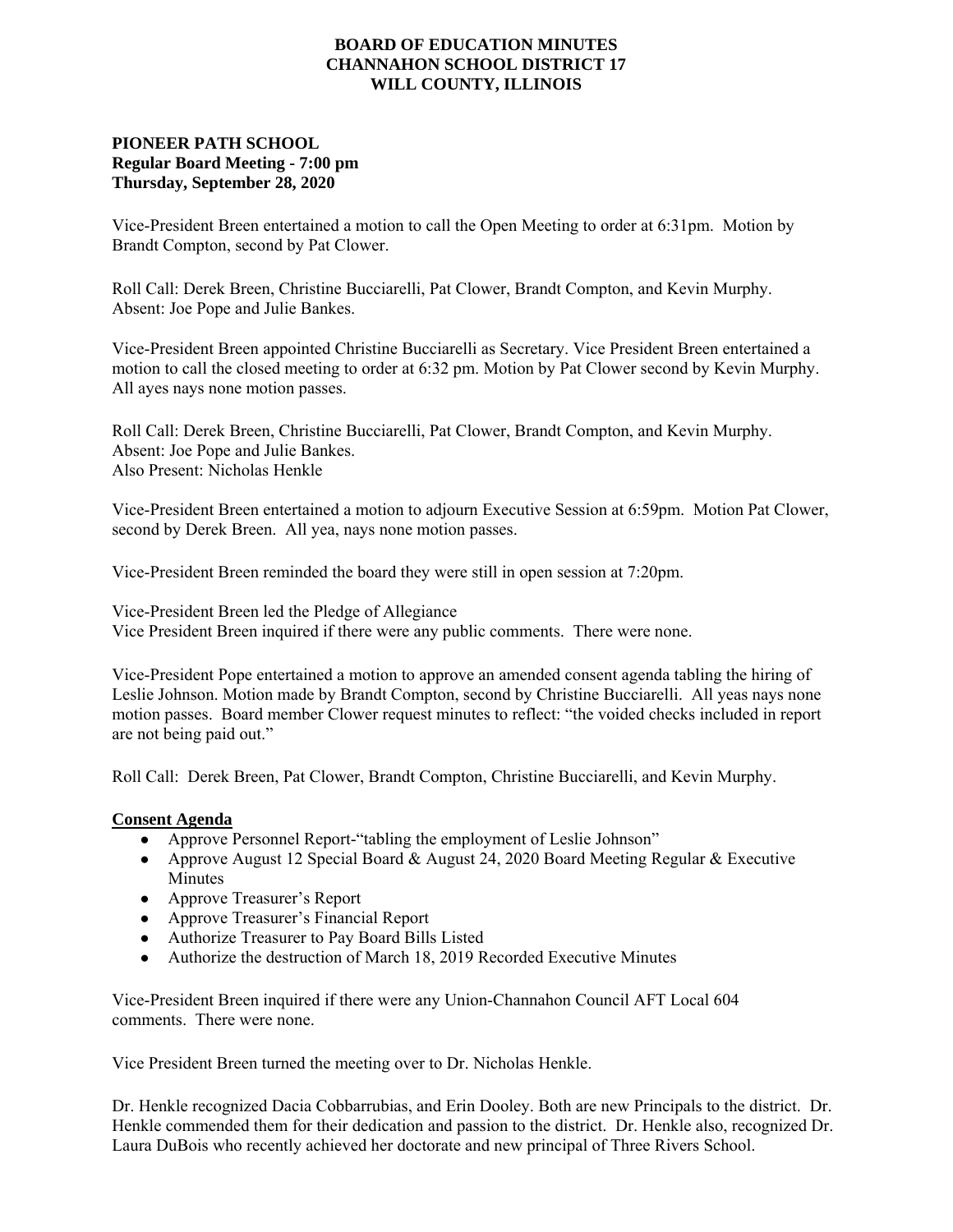Dr. Henkle introduced Laurie Offerman, Executive Director of the Three Rivers Library. Mrs. Offerman explained the Library Link Card program and encouraged the board to sign the Memorandum of Agreement and looks forward to providing resources to Channahon School District 17. The board directed Dr. Henkle to bring back in October for board approval.

Dr. Henkle recommended the board allow administration to hire Troutman Excavating for the amount of \$6,767.50, to build a gravel lane off of McGowan Woods Lane. This would allow for a turnaround for traffic off of Ford Rd. and allow for one-way traffic to exit through the parking lot. Board approved to move forward with process and bring back to board for approval at October meeting for action.

Dr. Henkle informed the board that CSD17 participates in Federal E-rate program and that we are required in a public meeting and to inquire any questions or concerns about internet safety. We have met these requirements. No were no questions.

Dr. Henkle recommended the board approve the Compensation Reporting Compliance Reports, Administrator and Teacher Salary compensation Report (PA97-256) and IMRF Salary Compensation Report (PA97-0609). Vice-President Breen entertained a motion to approve the Compensation Reporting Compliance Reports. Motion by Brandt Compton second by Kevin Murphy. All ayes nays none motion passes.

Roll Call: Pat Clower, Brandt Compton, Christine Bucciarelli, Kevin Murphy, and Derek Breen.

Dr. Henkle recommended the board approve the First Reads of policies: 2:220, 4:180, 7:40, 7:190, 7:340, and 7:345. Vice President Breen entertained a motion to approve the First Reads of policies: 2:220, 4:180, 7:40, 7:190, 7:340, and 7:345. Motion by Pat Clower second by Derek Breen. Voice Vote: all ayes nays none motion passes.

Vice-President Breen entertained a motion to table the Superintendent Contract Approval for FY21-FY24 until the October 26, 2020 Board Meeting. Motion by Pat Clower second by Derek Breen. Voice vote, all ayes nays none motion passes.

Vice-President Breen handed the meeting over to Mr. Schroeder.

Mr. Schroeder recommended the board approve the contract for the removal and installation of Hussey Bleachers and Performance Sports System divider curtain at Three Rivers School with Carroll Seating for the amount of \$108,733.33. Vice President Breen entertained a motion to approve the contract for the removal and installation of Hussey Bleachers and Performance Sports System divider curtain at Three Rivers School with Carroll Seating for the amount of \$108,733.33. Motion by Brandt Compton second by Kevin Murphy. All ayes nays none motion passes.

Roll Call: Brandt Compton, Christine Bucciarelli, Kevin Murphy, Derek Breen, and Pat Clower.

Mr. Schroeder recommended the board authorize the purchase of a 2021 F-250XL 4X4 with a plow package from Currie Motors Fleet Sale, South Suburban Purchasing Cooperative, Contract #178, for the amount of \$33,699. Vice-President Breen entertained a motion to authorize the purchase of a 2021 F-250XL 4X4 with a plow package from Currie Motors Fleet Sale, South Suburban Purchasing Cooperative, Contract #178, for the amount of \$33,699. Motion by Kevin Murphy second by Derek Breen. All ayes nays none motion passes.

Roll Call: Christine Bucciarelli, Kevin Murphy, Derek Breen, Pat Clower, and Brandt Compton.

Mr. Schroeder recommended the board approve upon delivery of the 2021 F-250 staff to declare the 2009 Ford F-350 XL with plow, surplus and authorize staff to seek trade-in values and/or bids for its sale. Vice-President Breen entertained a motion to approve upon delivery of the 2021 F-250 staff to declare the 2009 Ford F-350 XL with plow, surplus and authorize staff to seek trade-in values and/or bids for its sale. Motion by Pat Clower second by Brandt Compton. All ayes nays none motion passes.